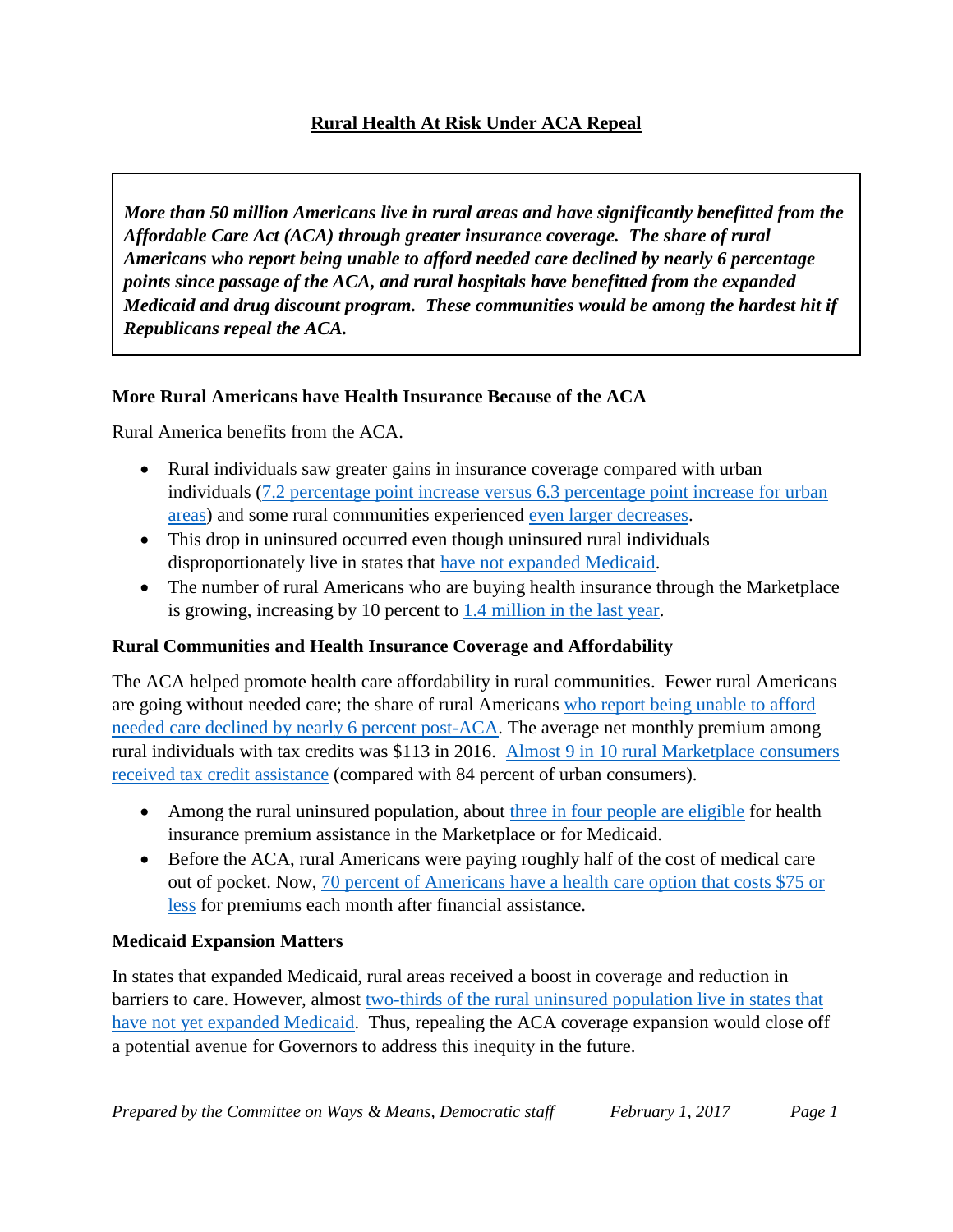"The ACA made it impossible for people to be denied health insurance because of pre-existing conditions, like diabetes or lung cancer. Yet, according to the CDC, rural Americans are more likely to die from all five leading causes of death in America than their urban counterparts, including heart disease, cancer, and respiratory disease. [This means that repealing these ACA](http://ksmu.org/post/rural-missourians-face-unique-challenges-if-aca-repealed#stream/0)  [protections particularly will impact rural areas hard.](http://ksmu.org/post/rural-missourians-face-unique-challenges-if-aca-repealed#stream/0)"

## **Rural Patients and Consumer Protections**

Repeal of the ACA will be particularly detrimental to rural Americans, especially since Republican replacement plans do not propose to keep current protections against insurance company practices.

Under the ACA, rural Americans and their families benefited from many consumer protection provisions, including the following:

- Insurance coverage regardless of occupation, [including being a farmer;](https://bangordailynews.com/2017/01/31/homestead/why-some-maine-farmers-dont-want-obamacare-repealed/)
- [Insurance coverage regardless of](https://www.hhs.gov/healthcare/facts-and-features/key-features-of-aca-by-year/index.html) <u>a pre-existing condition</u>, such as a cancer diagnosis, asthma, diabetes, or heart disease;
- [No lifetime or annual dollar limits](https://www.hhs.gov/healthcare/facts-and-features/key-features-of-aca-by-year/index.html) on health care coverage;
- The option for [children to stay on their parent's insurance policy up to age 26;](https://www.hhs.gov/healthcare/facts-and-features/key-features-of-aca-by-year/index.html)
- [Annual limits on out-of-pocket costs;](https://www.hhs.gov/healthcare/facts-and-features/key-features-of-aca-by-year/index.html)
- Coverage of a [minimum set of "essential health benefits"](https://www.healthcare.gov/coverage/what-marketplace-plans-cover/) including hospital and emergency services, mental health and substance abuse disorder treatment, rehabilitative services, prescription drugs, and preventive care; and
- Coverage of [preventive services without cost-sharing](https://www.healthcare.gov/coverage/what-marketplace-plans-cover/) (such as copays or deductibles), including mammograms and colonoscopies.

The Republican proposals would allow [insurance companies to discriminate against consumers](http://abetterway.speaker.gov/_assets/pdf/ABetterWay-HealthCare-PolicyPaper.pdf)  [with pre-existing conditions](http://abetterway.speaker.gov/_assets/pdf/ABetterWay-HealthCare-PolicyPaper.pdf) and would deny those protections for individuals with a break in insurance coverage (e.g. a day, a week, a year). Historically, [rural residents are not only more](https://www.hrsa.gov/advisorycommittees/rural/publications/ruralimplications.pdf)  [likely to be uninsured but also suffer longer periods](https://www.hrsa.gov/advisorycommittees/rural/publications/ruralimplications.pdf) of uninsurance, leading rural residents to again be denied coverage or charged more for pre-existing conditions.

Rural residents also tend to be older Americans [and will face higher premiums under Republican](http://www.aarp.org/about-aarp/press-center/info-01-2017/aarp-opposes-age-rating-bill-threatens-drive-up-health-costs.html)  [proposals](http://www.aarp.org/about-aarp/press-center/info-01-2017/aarp-opposes-age-rating-bill-threatens-drive-up-health-costs.html) that put insurance companies in charge of patients' health care. Republicans want to allow insurance companies to increase premium costs for older Americans by changing the age rating bands from 3:1 to 5:1.

## **The ACA and Opioid Epidemic**

The ACA also is helping to combat the opioid epidemic that pervades many rural communities. [Medicaid is the largest source of mental health and addiction treatment,](https://www.medicaid.gov/medicaid/benefits/bhs/index.html) and the ACA's consumer protections (including, [financial assistance, guaranteed coverage, and no annual](https://www.hhs.gov/healthcare/facts-and-features/key-features-of-aca-by-year/index.html)  [coverage limits\)](https://www.hhs.gov/healthcare/facts-and-features/key-features-of-aca-by-year/index.html) help families access much needed in-patient and outpatient treatment.

*Prepared by the Committee on Ways & Means, Democratic staff* February 1, 2017 Page 2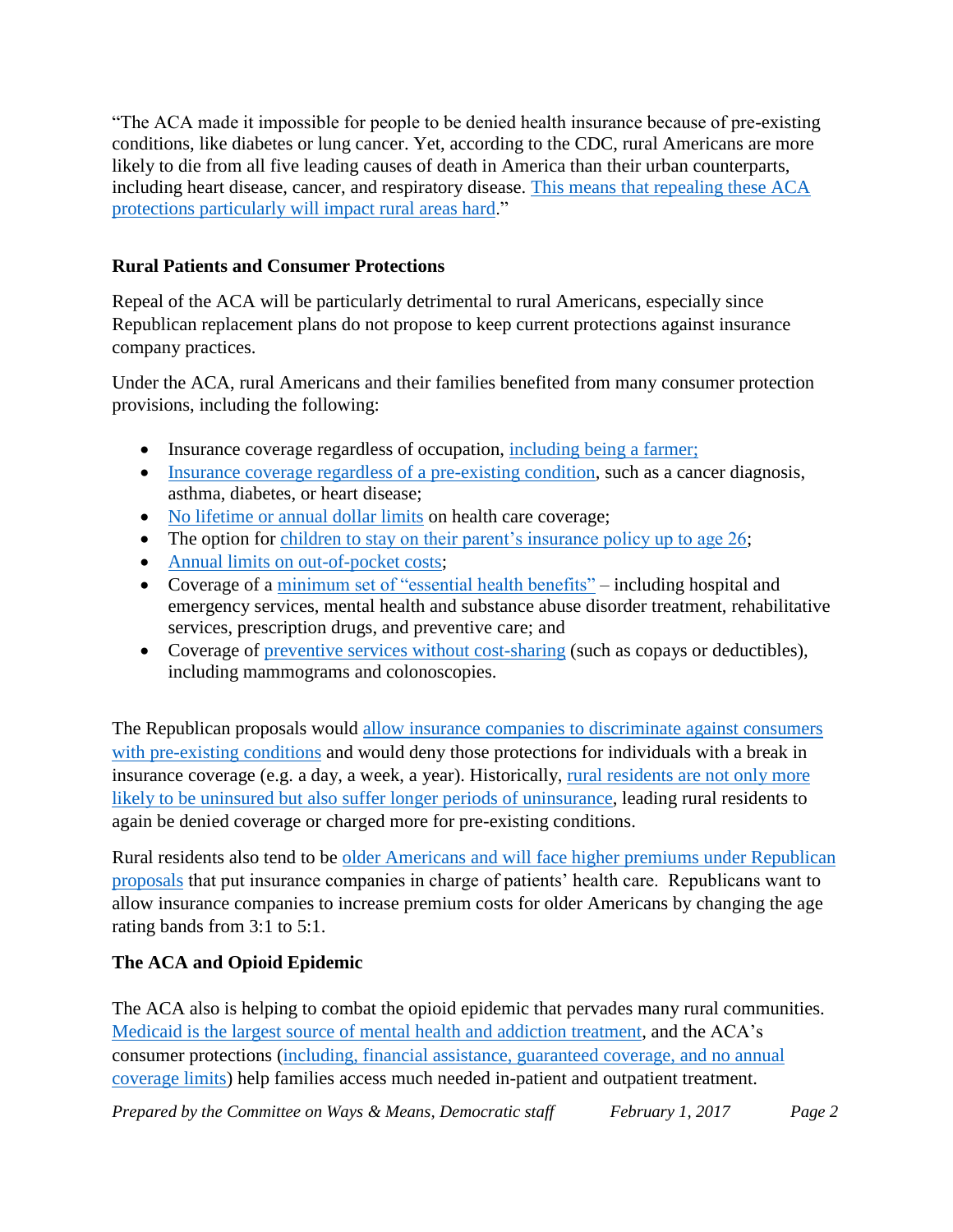Repealing the ACA would be a huge setback for the help desperately needed to fight the opioid crisis.

Repeal threatens to siphon off at least \$5.5 billion per year [from treatment for low-income people](https://www.americanprogress.org/issues/poverty/news/2017/01/12/296438/how-republican-budget-cuts-would-make-the-opioid-epidemic-even-worse/http:/thehill.com/blogs/pundits-blog/healthcare/313672-keep-obamacare-to-keep-progress-on-treating-opioid-disorders)  [with opioid addiction and mental health disorders.](https://www.americanprogress.org/issues/poverty/news/2017/01/12/296438/how-republican-budget-cuts-would-make-the-opioid-epidemic-even-worse/http:/thehill.com/blogs/pundits-blog/healthcare/313672-keep-obamacare-to-keep-progress-on-treating-opioid-disorders) And repeal of the Medicaid expansion would leave many rural residents not just with no treatment options but with no coverage whatsoever. [In Alaska and West Virginia for example, Medicaid pays for](https://www.americanprogress.org/issues/poverty/news/2017/01/12/296438/how-republican-budget-cuts-would-make-the-opioid-epidemic-even-worse/https:/www.hcp.med.harvard.edu/sites/default/files/Interpretation%20of%20Tables%20SMI-SUD%20162016%20v2.pdf) between 35 percent and 45 percent [of medication-assisted treatment, a proven method to combat addiction—](https://www.americanprogress.org/issues/poverty/news/2017/01/12/296438/how-republican-budget-cuts-would-make-the-opioid-epidemic-even-worse/https:/www.hcp.med.harvard.edu/sites/default/files/Interpretation%20of%20Tables%20SMI-SUD%20162016%20v2.pdf)but these states, among others, likely would [be unable to foot the bill](http://thehill.com/blogs/pundits-blog/healthcare/313672-keep-obamacare-to-keep-progress-on-treating-opioid-disorders) if expansion is dismantled.

# **The ACA and Rural Hospitals**

[Rural hospitals also are threatened by the repeal of the ACA, according to independent fact](http://www.npr.org/2017/01/04/508242215/fact-check-once-again-lawmakers-are-stretching-the-facts-of-obamacare)  [checkers.](http://www.npr.org/2017/01/04/508242215/fact-check-once-again-lawmakers-are-stretching-the-facts-of-obamacare) Rural hospitals will lose funds if the ACA is repealed and may need to close.

The recent Newsweek article, *Obamacare Repeal Threatens Rural Hospitals and the Trump Voters who Depend on Them,* reports that "nationally, the Medicaid expansion under Obamacare offered a bit of stability for some rural hospitals at risk. Researchers say [the ACA] disproportionately benefited such facilities." The article further contends that the "repeal of [Obamacare without a similar replacement could force many of them to close."](http://www.newsweek.com/obamacare-repeal-threatens-rural-hospitals-and-trump-voters-who-depend-them-538627)

Rural hospitals and health care providers will be hit hard by any ACA repeal. "And since rural areas show higher rates in many of these chronic health conditions, this population—and their care providers—could be affected disproportionately. [That means rural hospitals and clinics may](http://ksmu.org/post/rural-missourians-face-unique-challenges-if-aca-repealed#stream/0)  [take more of a hit.](http://ksmu.org/post/rural-missourians-face-unique-challenges-if-aca-repealed#stream/0) A higher percentage of rural patients didn't have insurance before the ACA, so repeal would mean they are more likely to seek what's referred to as "charity care" from hospitals"

The ACA further helped rural hospitals by expanding eligibility to 1,100 rural hospitals for the 340B drug program that provides [discounted drug prices for these](https://morningconsult.com/opinions/repealing-obamacare-puts-rural-hospitals-risk/) rural facilities. Rural hospitals often do not have the clout to negotiate such discounts on medicines. These discounts help rural hospitals fund essential medical services for their communities, such as emergency rooms and labor and delivery. Some facilities purchased new state-of-the-art equipment as a result of the hospital savings from this provision, while others expanded patient access. [The bottom line is](http://www.thefiscaltimes.com/2017/01/05/Obamacare-Repeal-Could-Push-Rural-Hospitals-Brink)  [that the 340B program is critical to the operation of many rural facilities](http://www.thefiscaltimes.com/2017/01/05/Obamacare-Repeal-Could-Push-Rural-Hospitals-Brink) due to the drug cost savings that can be used to fund essential medical services for their communities, as well as sharply reducing the cost of medicine for indigent patients.